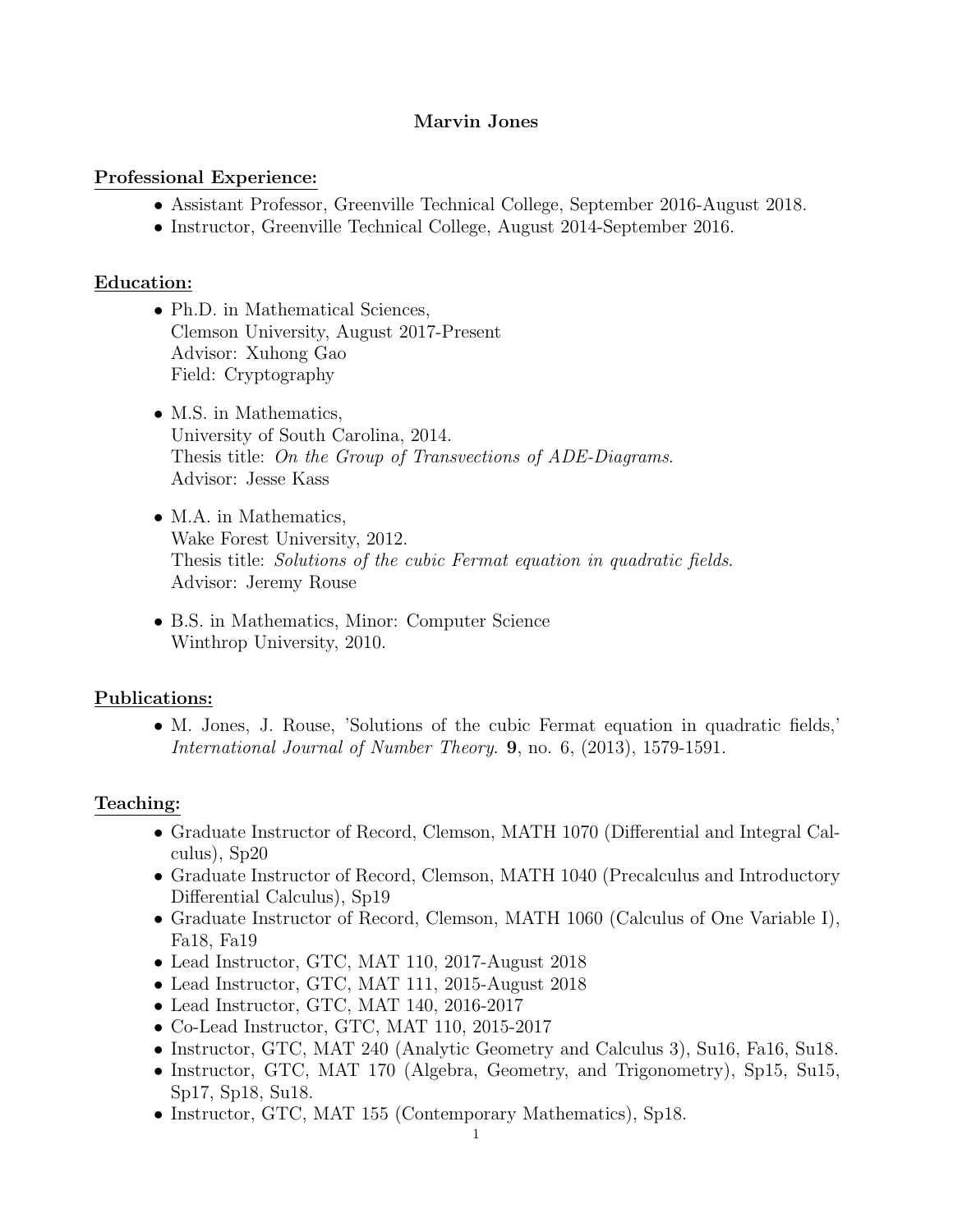- Instructor, GTC, MAT 141 (Analytic Geometry and Calculus 2), Sp16, Su16, Su17, Fa17, Sp18, Su18.
- Instructor, GTC, MAT 140 (Analytic Geometry and Calculus 1), Fa15, Su16, Sp17, Su17, Fa17.
- Instructor, GTC, MAT 130 (Elementary Calculus), Su15.
- Instructor, GTC, MAT 111 (College Trigonometry), Fa14, Sp15, Fa15, Sp16, Sp17.
- Instructor, GTC, MAT 110 (College Algebra), Fa14, Su15, Fa15, Sp16, Fa16, Sp17, Fa17.
- Instructor, GTC, MAT 101 (Beginning Algebra), Su15.
- Instructor, USC Columbia, Math 115 (Pre-Calculus), Sp13, Sp14.
- Instructor, USC Columbia, Math 111 (Basic College Mathematics), Su13, Fa13.
- Teaching Assistant, USC- Columbia, Math 141 (Calculus I), Fa12.
- Tutor, WFU, Spring 2011-Spring 2012.
- Private tutor.

## Student Mentoring Involvement:

• Lindsey Wise (GTC/GTCHS), Spring 2016-Spring 2017.

## Conferences Talks:

- Solutions of the cubic Fermat equation in quadratic fields, MAA Southeastern Regional Meeting, Winthrop University, March 15-16, 2013.
- Solutions of the cubic Fermat equation in quadratic fields, The Palmetto Number Theory Series (PaNTS) XVIII, Wake Forest University, Winston-Salem, NC, September 15-16, 2012.
- Solutions of the cubic Fermat equation in quadratic fields, 2012 Southeastern Regional meeting on Numbers (SERMON), Western Carolina University, Cullowhee, NC, March 30-April 1, 2012.

### Seminars:

- Polynomial commitments with zk-SNARKs, Clemson University, Clemson, SC, September 21, 2021.
- Solutions of the cubic Fermat equation in quadratic fields, Clemson University, Clemson, SC, May 1, 2013.

# Undergraduate Talks:

- Survey in Visual Cryptography, Math Club, Clemson University, Clemson, SC, April 8, 2022.
- Congruent Number Problem and Number Theory, Math Club, Clemson University, Clemson, SC, October 15, 2021.
- $Proof$   $\epsilon$ , Math Club, Clemson University, Clemson, SC, April 2, 2021.
- Survey in Visual Cryptography, Math Club, Clemson University, Clemson, SC, October 30, 2020.
- Solutions of the cubic Fermat equation in quadratic fields, Winthrop University, Rock Hill, SC, October 18, 2012.